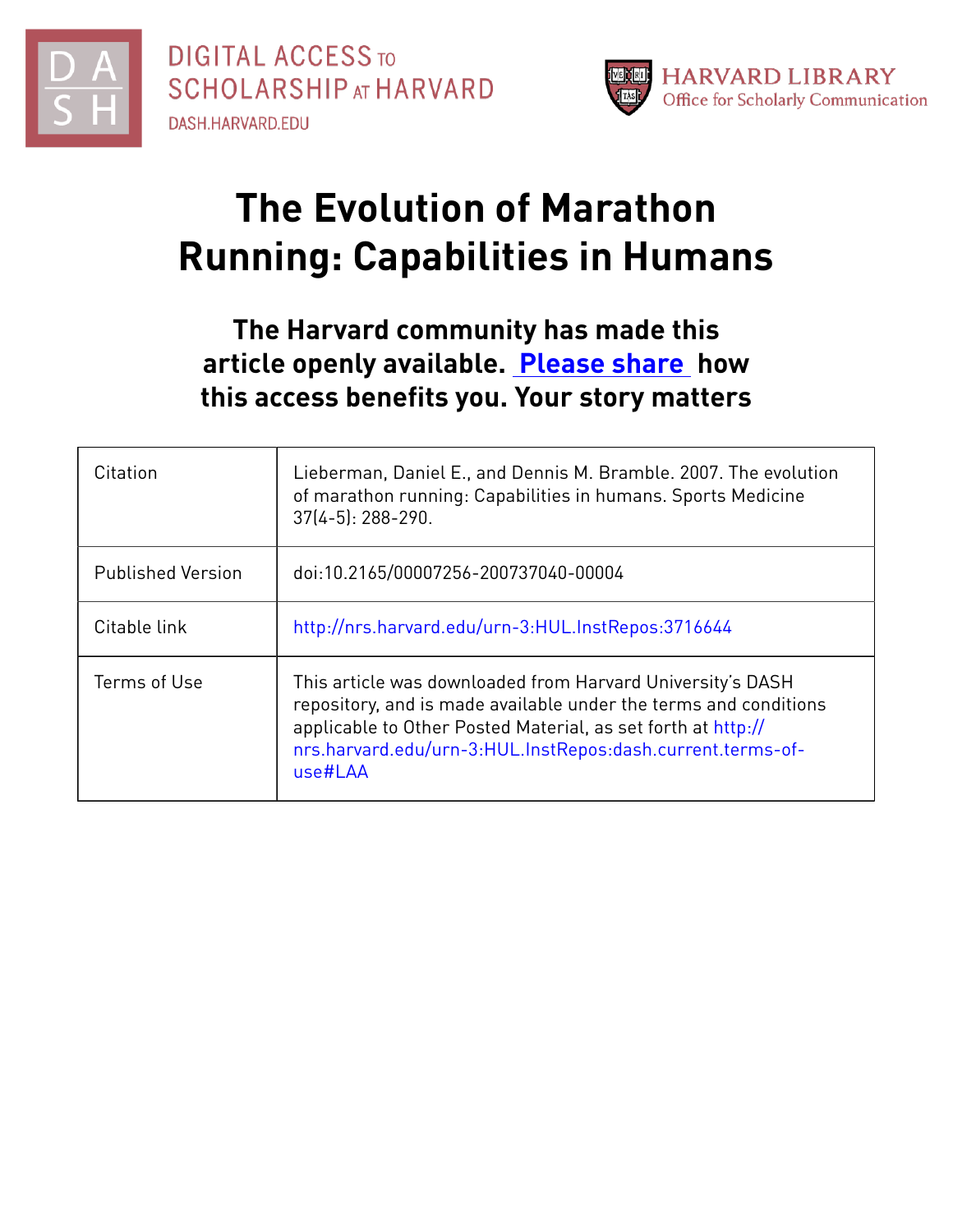e 2007 Adis Data Intormatian BV. All rights reserved.

## **The Evolution of Marathon Running** Capabilities in Humans

*Daniel E. Lieberman^* and *Dennis M. Bramble^*

- 1 Departments of Anthropology and Organismic and Evolutionary Biology, Harvard
- University, Cambridge, Massachusetts, USA 2 Department of Biology, University of Utah, Salt Lake City, Utah, USA

**Abstract** Humans have exceptional capabilities to run long distances in hot, arid conditions. These abilities, unique among primates and rare among mammals, derive from a suite of specialised features that permit running humans to store and release energy effectively in the lower limb, help keep the body's center of mass stable and overcome the thermoregulatory challenges of long distance running. Human endurance running performance capabilities compare favourably with those of other mammals and probably emerged sometime around 2 million years ago in order to help meat-eating hominids compete with other carnivores.

For years, running marathons was considered an odd and potentially dangerous activity. Indeed the tale of Phidippides, who dies from his exertions, might be considered as much of a warning as a celebration of the human ability to run 42.195km. Yet, the increasing popularity of marathon running among humans of all ages and abilities is a testament to our species' capability for endurance running (ER), defined as the ability to run long distances (>5km) using aerobic metabolism. Human ER capabilities derive from a suite of anatomical, physiological and behavioral features, many of which are uniquely evolved in humans, and which suggest that ER played an important role in human evolutionary history.

In order to consider the evolutionary origins of long distance running capabilities in humans, it is useful to begin with a review of ER ability in mammals in general, including other primates. Primates are not good runners, in part, because they have many specialisations (e.g. large hands and feet, relatively short forelimbs) that improve performance capabilities for climbing trees, but which hamper running performance. In addition, the forested environments in which most primates live do not afford much opportunity for running. Our closest ancestor. the chimpanzee, is a typical example. Chimpanzees can sprint rapidly, but do so rarely and only for short distances  $\left($ <100m).<sup>[1]</sup> Thus, human ER abilities are unique among primates.

Human ER abilities are also unusual among mammals, even cursors (animals that have specialisations for running). Most mammals are good at sprinting, either because they are predators that rely on speed and agility or because, as prey, they need to escape their predators. Most mammals can outsprint humans, who, as bipeds, lack the ability to gallop. Human running is mechanically most similar to quadrupedal trotting, which does not permit fast speeds.<sup>[2]</sup> The maximum sprinting speed of humans is  $\approx$ 10 m/s, which is above the maximum trotting speed of any non-human mammal, but well below the maximum galloping speed of other mammals of similar body mass.<sup>[3]</sup> However, human ER speeds, which typically exceed 4 m/s and can reach 6.5 m/s in elite athletes, exceed the trot-gallop transition speed of all other mammals, regardless of size. This difference is significant because trotting is the quadrupedal endurance gait. Most quadrupedal cursors, such as dogs, can run long distances at a trot, but quickly overheat and fatigue when galloping, and can only do so for a long time in cool conditions that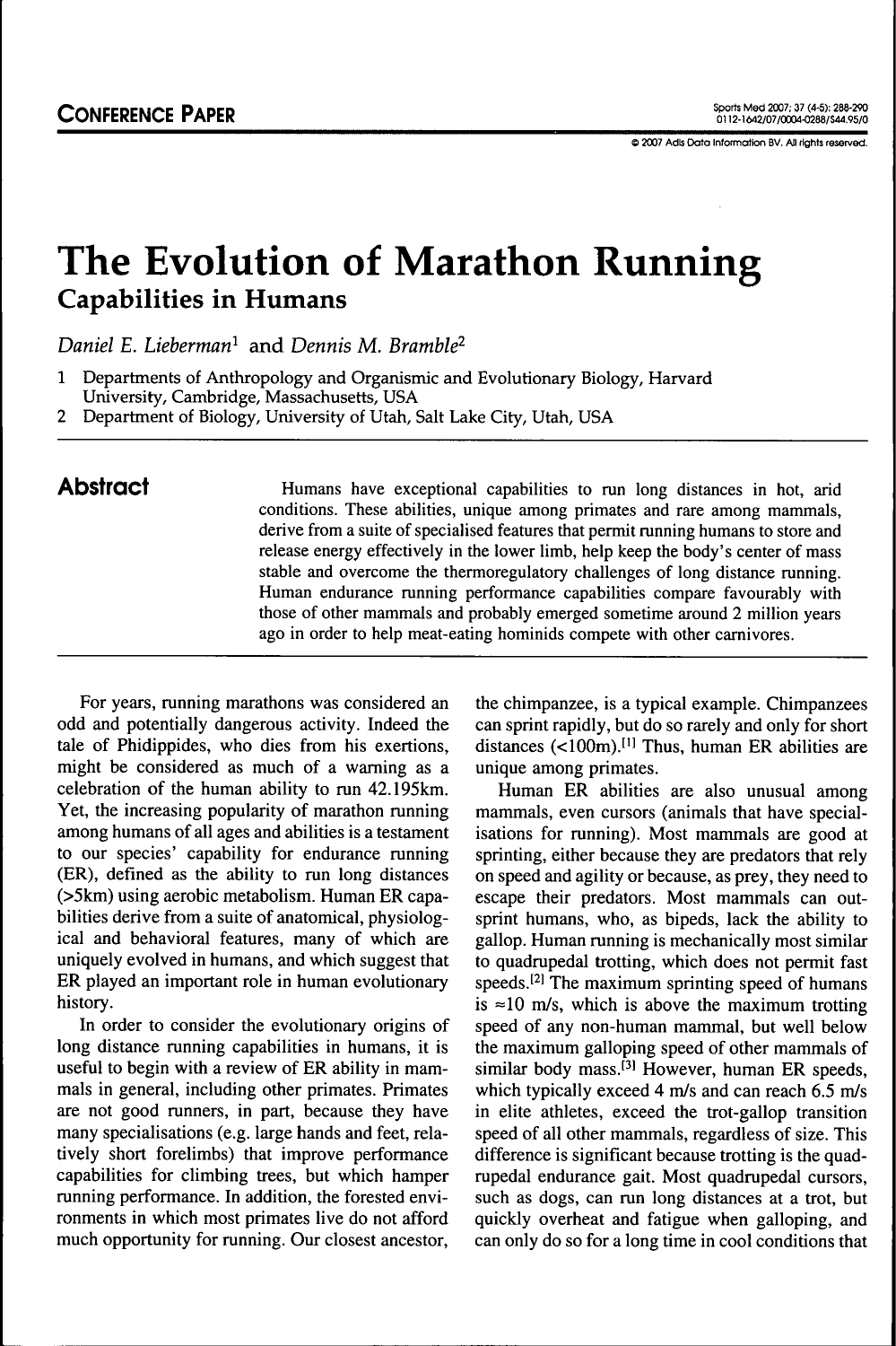lower the potential for hyperthermia. For example, a dog of similar body mass to a human (65kg) has a trot-gallop transition speed of 3.8 m/s and can sustain a gallop at 7.8 m/s in cool conditions for only  $10-15$  minutes.<sup>[3]</sup> Horses with a maximum gallop speed of 8.9 m/s for 10km can easily outrun humans, but their sustainable galloping speed decreases considerably beyond 10-15 minutes. In repeated long distance runs, horses are constrained to a canter (a slow gallop) of 5.8 m/s for  $\approx$  20 km/day.<sup>[4]</sup> In short, for marathon-length distances, humans can outrun almost all other mammals and can sometimes outrun even horses, especially when it is hot.

The surprising ability of humans to run long distances so well, in terms of speed and distance, begs the questions of how, when and why these capabilities evolved. The easiest of these questions to answer is how, given the wealth of information available on the biomechanical and physiological demands of ER, which challenge the body in the following three major ways: (i) energetics; (ii) stabilisation; and (iii) thermoregulation. In terms of energetics, running uses a mass-spring gait with an aerial phase in which the body's center of mass (COM) initially falls during the first half of stance. As the COM falls, elastic energy is stored in the many tendons of the leg, which then recoil during the second half of the stance, pushing the body into another aerial phase. Importantly, the mass-spring gait differs fundamentally from the inverted-pendulum mechanics of walking and takes advantage of numerous tendons, such as the Achilles and the iliotibial tract, all of which are absent or tiny in other African apes.<sup>[5]</sup> Humans also have spring-like ligaments in the feet.<sup>[5]</sup>

Running also poses more challenges than walking for stabilisation, especially in inherently unstable, long-legged bipeds. Accordingly, humans have many derived features that help stabilise the COM of the trunk and head during running, most of which have little or no role during walking. These features include: (i) an enlarged *gluteus maximus,* which does not contract much during walking;<sup>[6]</sup> (ii) a relatively narrow waist; (iii) a highly mobile thorax that is decoupled from the neck to permit counter rotation of the arms and trunk; $^{[7]}$  and (iv) enlarged anterior and posterior semicircular canals that improve the sensitivity of the vestibulo-ocular reflexes to rapid pitching movements generated in running but not walking.<sup>[8]</sup>

Finally, the biggest physiological challenges that runners face are thermoregulatory, because the vastly greater rate and number of muscle cross-bridges needed to power running generates as much as ten times more heat than walking. Most mammals cease galloping after short distances because they cannot cool core body temperatures fast enough to avoid hyperthermia.<sup>[9]</sup> Humans, uniquely, can run long distances in hot, arid conditions that cause hyperthermia in other mammals, largely because we have become specialised sweaters. By losing almost all our body fur and increasing the number and density of eccrine sweat glands, humans use evapotranspiration to dissipate heat rapidly, but at the expense of high water and salt demands.<sup>[10]</sup> In contrast, other mammals cool the body by relying on panting, which interferes with respiration, especially during galloping which requires 1 : 1 coupling of breathing and locomotion.<sup>[11]</sup>

The other questions that human ER capabilities pose are when and why did humans become good at running long distances? These questions are harder to answer, but the fossil evidence suggests that ER capabilities first evolved  $\approx$  2 million years ago (Ma). Importantly, this transition, unique among primates, occurred long after the evolution of bipedal walking capabilities, which first emerged when hominids diverged from chimpanzees  $\approx$  6Ma.<sup>[12]</sup> Although there is debate, it is probable that early hominids, such as the australopithecines, combined habitual bipedal walking with some degree of tree climbing.<sup>[5]</sup> However, features that would have improved ER capabilities, such as an expanded *gluteus maximus*, spring-like feet, more sensitive semicircular canals and so on, do not appear until the genus *Homo,* mostly in *H. erectus.*<sup>[7]</sup> Because of gaps in the fossil record and because many soft tissues relevant to running do not fossilise, it is unclear whether *H. erectus* was as good at ER as later hominids such as archaic *Homo* and/or modem humans. Future research needs to address whether the transition to fully modem ER capabilities occurred before or after the origin of *H. erectus.*

As to why ER evolved, multiple lines of archaeological and recent ethnographic evidence suggest that ER was an integral part of making available to